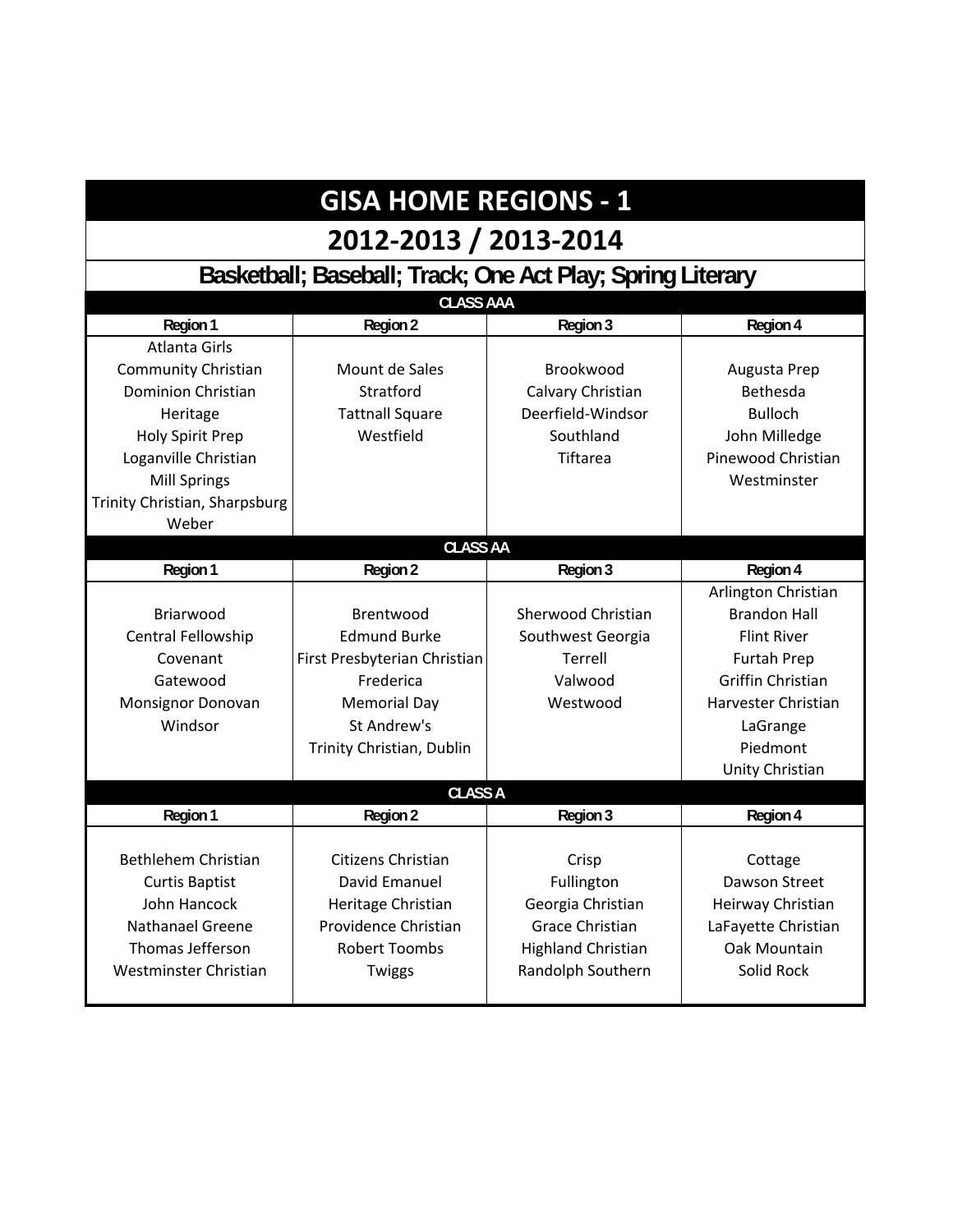# **GISA HOME REGIONS - 2**

## **2012-2013 / 2013-2014**

| <b>Cross Country; Golf; Tennis --- Classification &amp; Regions</b>  |                              |                           |                          |
|----------------------------------------------------------------------|------------------------------|---------------------------|--------------------------|
| <b>Competitive Cheerleading &amp; Soccer --- Classification Only</b> |                              |                           |                          |
| <b>CLASS AAA</b>                                                     |                              |                           |                          |
| <b>Region 1</b>                                                      | <b>Region 2</b>              | <b>Region 3</b>           | <b>Region 4</b>          |
| <b>Atlanta Girls</b>                                                 |                              |                           |                          |
| <b>Community Christian</b>                                           | Mount de Sales               | Brookwood                 | Augusta Prep             |
| <b>Dominion Christian</b>                                            | Stratford                    | Calvary Christian         | Bethesda                 |
| Heritage                                                             | <b>Tattnall Square</b>       | Deerfield-Windsor         | <b>Bulloch</b>           |
| Holy Spirit Prep                                                     | Westfield                    | Southland                 | John Milledge            |
| Loganville Christian                                                 |                              | <b>Tiftarea</b>           | Pinewood Christian       |
| <b>Mill Springs</b>                                                  |                              |                           | Westminster              |
| Trinity Christian, Sharpsburg                                        |                              |                           |                          |
| Weber                                                                |                              |                           |                          |
|                                                                      | <b>CLASS AA</b>              |                           |                          |
| <b>Region 1</b>                                                      | <b>Region 2</b>              | <b>Region 3</b>           | <b>Region 4</b>          |
|                                                                      |                              |                           | Arlington Christian      |
| Bethlehem Christian                                                  | Brentwood                    |                           | <b>Brandon Hall</b>      |
| Briarwood                                                            | Citizens Christian           | Crisp                     | Cottage                  |
| Central Fellowship                                                   | David Emanuel                | Fullington                | <b>Dawson Street</b>     |
| Covenant                                                             | <b>Edmund Burke</b>          | Georgia Christian         | <b>Flint River</b>       |
| <b>Curtis Baptist</b>                                                | First Presbyterian Christian | <b>Grace Christian</b>    | <b>Furtah Prep</b>       |
| Gatewood                                                             | Frederica                    | <b>Highland Christian</b> | <b>Griffin Christian</b> |
| John Hancock                                                         | Heritage Christian           | Randolph Southern         | Harvester Christian      |
| Monsignor Donovan                                                    | <b>Memorial Day</b>          | Sherwood Christian        | Heirway Christian        |
| Nathanael Greene                                                     | Providence Christian         | Southwest Georgia         | LaFayette Christian      |
| Thomas Jefferson                                                     | <b>Robert Toombs</b>         | Terrell                   | LaGrange                 |
| Westminster Christian                                                | St Andrew's                  | Valwood                   | Oak Mountain             |
| Windsor                                                              | Trinity Christian, Dublin    | Westwood                  | Piedmont                 |
|                                                                      | Twiggs                       |                           | Solid Rock               |
|                                                                      |                              |                           | Unity Christian          |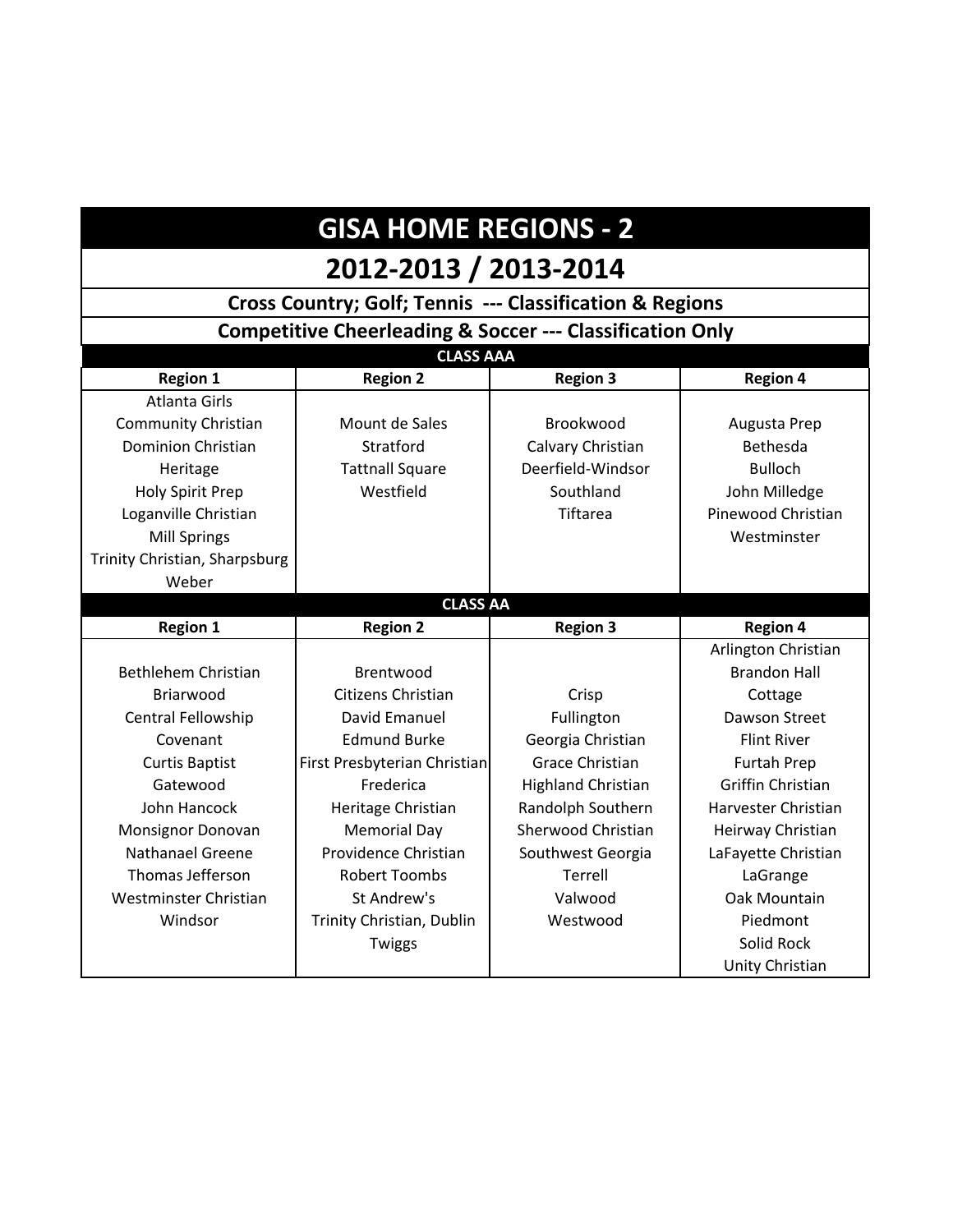| <b>GISA FOOTBALL REGIONS</b> |                               |                    |                           |  |
|------------------------------|-------------------------------|--------------------|---------------------------|--|
| 2012-2013 / 2013-2014        |                               |                    |                           |  |
|                              | <b>CLASS AAA</b>              |                    |                           |  |
| <b>Region 1</b>              | <b>Region 2</b>               |                    |                           |  |
| <b>Bulloch</b>               | Heritage                      |                    |                           |  |
| Deerfield-Windsor            | Mount de Sales                |                    |                           |  |
| Pinewood Christian           | Stratford                     |                    |                           |  |
| Southland                    | <b>Tattnall Square</b>        |                    |                           |  |
| Tiftarea                     | Trinity Christian, Sharpsburg |                    |                           |  |
| Westfield                    | Westminster                   |                    |                           |  |
| <b>CLASS AA</b>              |                               |                    |                           |  |
| <b>Region 1</b>              | <b>Region 2</b>               | <b>Region 3</b>    | <b>Region 4</b>           |  |
| Briarwood                    | Bethesda                      | Brookwood          |                           |  |
| Central Fellowship           | Brentwood                     | Sherwood Christian | Arlington Christian       |  |
| Covenant                     | <b>Edmund Burke</b>           | Southwest Georgia  | <b>Dominion Christian</b> |  |
| Gatewood                     | <b>Memorial Day</b>           | Terrell            | <b>Flint River</b>        |  |
| John Milledge                | Trinity Christian, Dublin     | Valwood            | Piedmont                  |  |
| Windsor                      |                               | Westwood           |                           |  |
|                              | <b>CLASS A</b>                |                    |                           |  |
| <b>Region 1</b>              | <b>Region 2</b>               |                    |                           |  |
| Bethlehem Christian          | Crisp                         |                    |                           |  |
| <b>Curtis Baptist</b>        | First Presbyterian Christian  |                    |                           |  |
| David Emanuel                | Frederica                     |                    |                           |  |
| Dawson Street                | Fullington                    |                    |                           |  |
| John Hancock                 | Randolph Southern             |                    |                           |  |
| <b>Nathanael Greene</b>      | <b>Robert Toombs</b>          |                    |                           |  |
| Thomas Jefferson             |                               |                    |                           |  |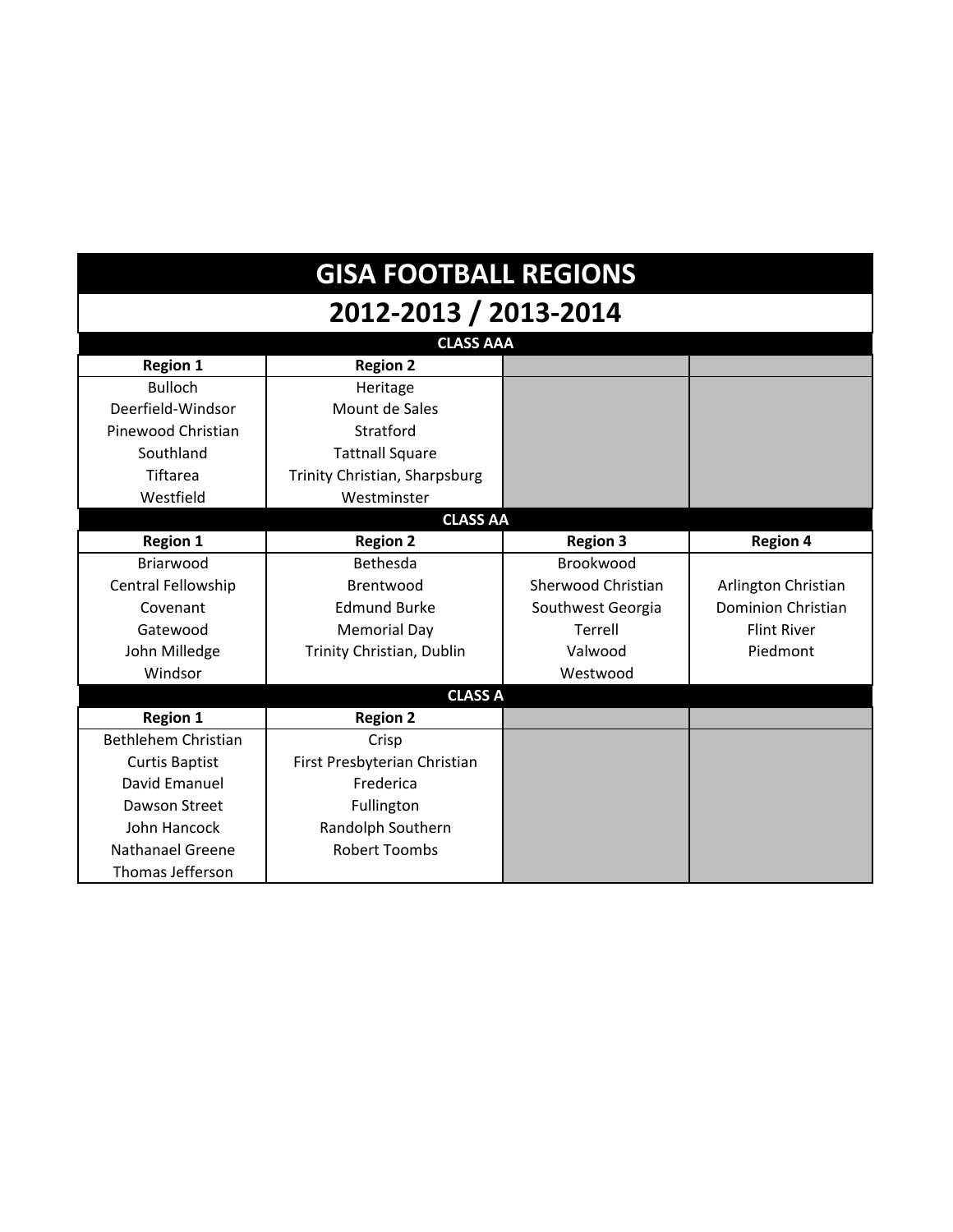| <b>GISA SOFTBALL REGIONS</b> |                              |                           |                     |  |  |
|------------------------------|------------------------------|---------------------------|---------------------|--|--|
| 2012-2013 / 2013-2014        |                              |                           |                     |  |  |
|                              | <b>CLASS AAA</b>             |                           |                     |  |  |
| <b>Region 1</b>              | <b>Region 2</b>              | <b>Region 3</b>           | <b>Region 4</b>     |  |  |
|                              |                              | Brookwood                 | Brentwood           |  |  |
| Griffin Christian            | Southland                    | Deerfield-Windsor         | <b>Bulloch</b>      |  |  |
| Heritage                     | Stratford                    | Sherwood Christian        | <b>Edmund Burke</b> |  |  |
| Loganville Christian         | Westfield                    | Southwest Georgia         | Gatewood            |  |  |
| Mount de Sales               |                              | Terrell                   | John Milledge       |  |  |
| <b>Tattnall Square</b>       |                              | Tiftarea                  | <b>Memorial Day</b> |  |  |
|                              |                              |                           | Pinewood Christian  |  |  |
|                              | <b>CLASS AA</b>              |                           |                     |  |  |
| <b>Region 1</b>              | <b>Region 2</b>              | <b>Region 3</b>           | <b>Region 4</b>     |  |  |
| Bethehem Christian           | Citizens Christian           | Crisp                     | Arlington Christian |  |  |
| Briarwood                    | David Emanuel                | Fullington                | Central Fellowship  |  |  |
| <b>Curtis Baptist</b>        | First Presbyterian Christian | Georgia Christian         | <b>Flint River</b>  |  |  |
| John Hancock                 | <b>Robert Toombs</b>         | <b>Highland Christian</b> | LaGange             |  |  |
| Thomas Jefferson             | Trinity Christian, Dublin    | Randolph Southern         | Piedmont            |  |  |
|                              | Twiggs                       | Valwood                   | Windsor             |  |  |
|                              |                              | Westwood                  |                     |  |  |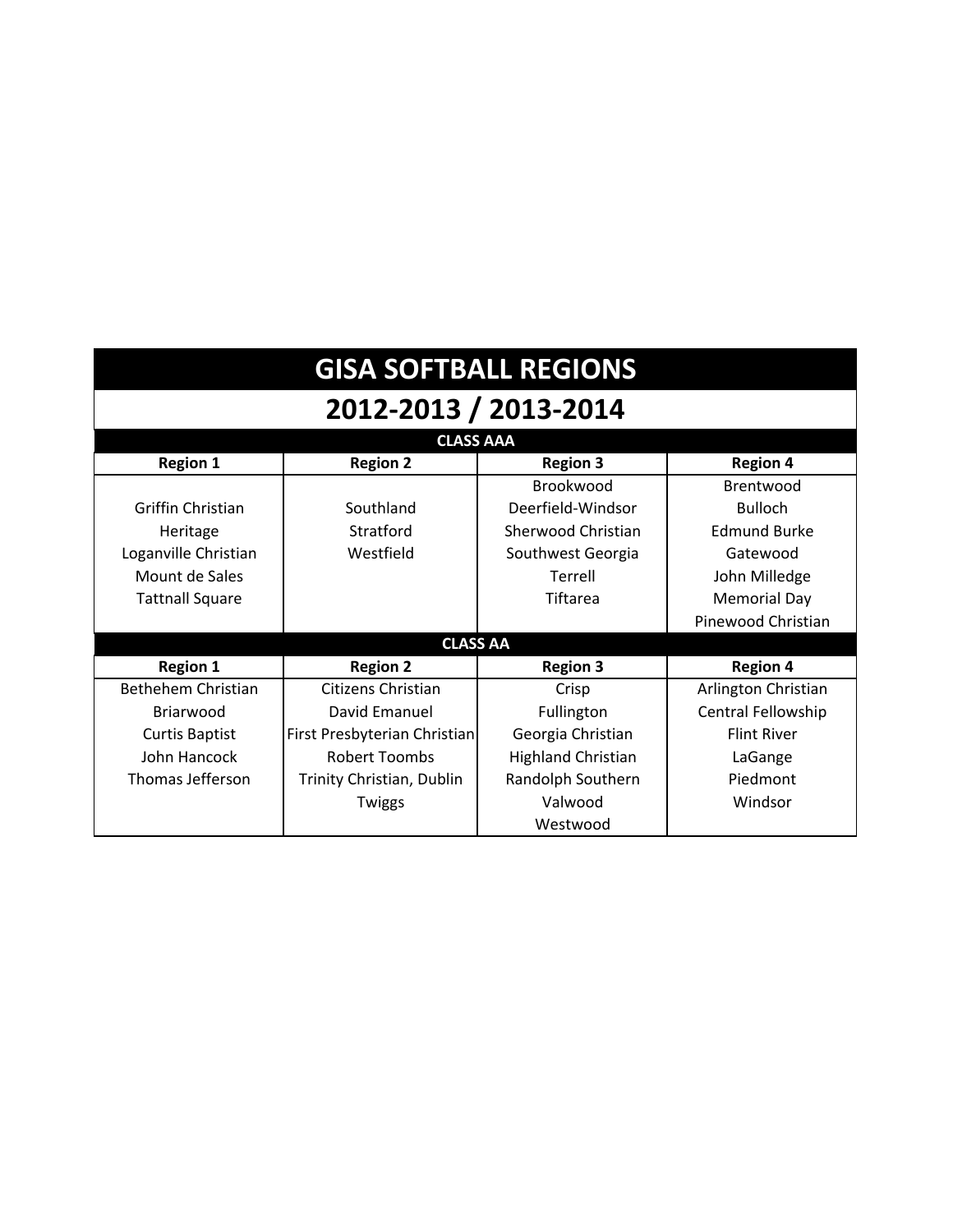#### **GEORGIA INDEPENDENT SCHOOL ASSOCIATION VOLLEYBALL REGIONS 2012 - 2014**

| <b>CLASS AAA</b>                                                                                                                                       |                                                                                                                                                      |  |  |
|--------------------------------------------------------------------------------------------------------------------------------------------------------|------------------------------------------------------------------------------------------------------------------------------------------------------|--|--|
| <b>Region 1</b>                                                                                                                                        | <b>Region 2</b>                                                                                                                                      |  |  |
| Atlanta Girls' School<br>Augusta Preparatory Day School<br>Dominion Christian High School<br><b>Holy Spirit Preparatory School</b><br>The Weber School | <b>Calvary Christian School</b><br>The Heritage School<br>Mount de Sales Academy<br><b>Stratford Academy</b><br>Trinity Christian School, Sharpsburg |  |  |
| <b>CLASS AA</b>                                                                                                                                        |                                                                                                                                                      |  |  |
| <b>Region 1</b>                                                                                                                                        | <b>Region 2</b>                                                                                                                                      |  |  |
| Bethlehem Christian Academy<br>Gatewood School<br>John Hancock Academy<br>Monsignor Donovan Catholic HS                                                | Arlington Christian School<br>Harvester Christian Academy<br>Heirway Christian Academy<br>Oak Mountain Academy                                       |  |  |
| <b>Region 3</b>                                                                                                                                        | <b>Region 4</b>                                                                                                                                      |  |  |
| Grace Christian Academy<br>Griffin Christian High School<br>Lafayette Christian School<br>Sherwood Christian Academy                                   | First Presbyterian Christian Academy<br>Frederica Academy<br>Heritage Christian Academy<br>Providence Christian School                               |  |  |

14-Aug-12